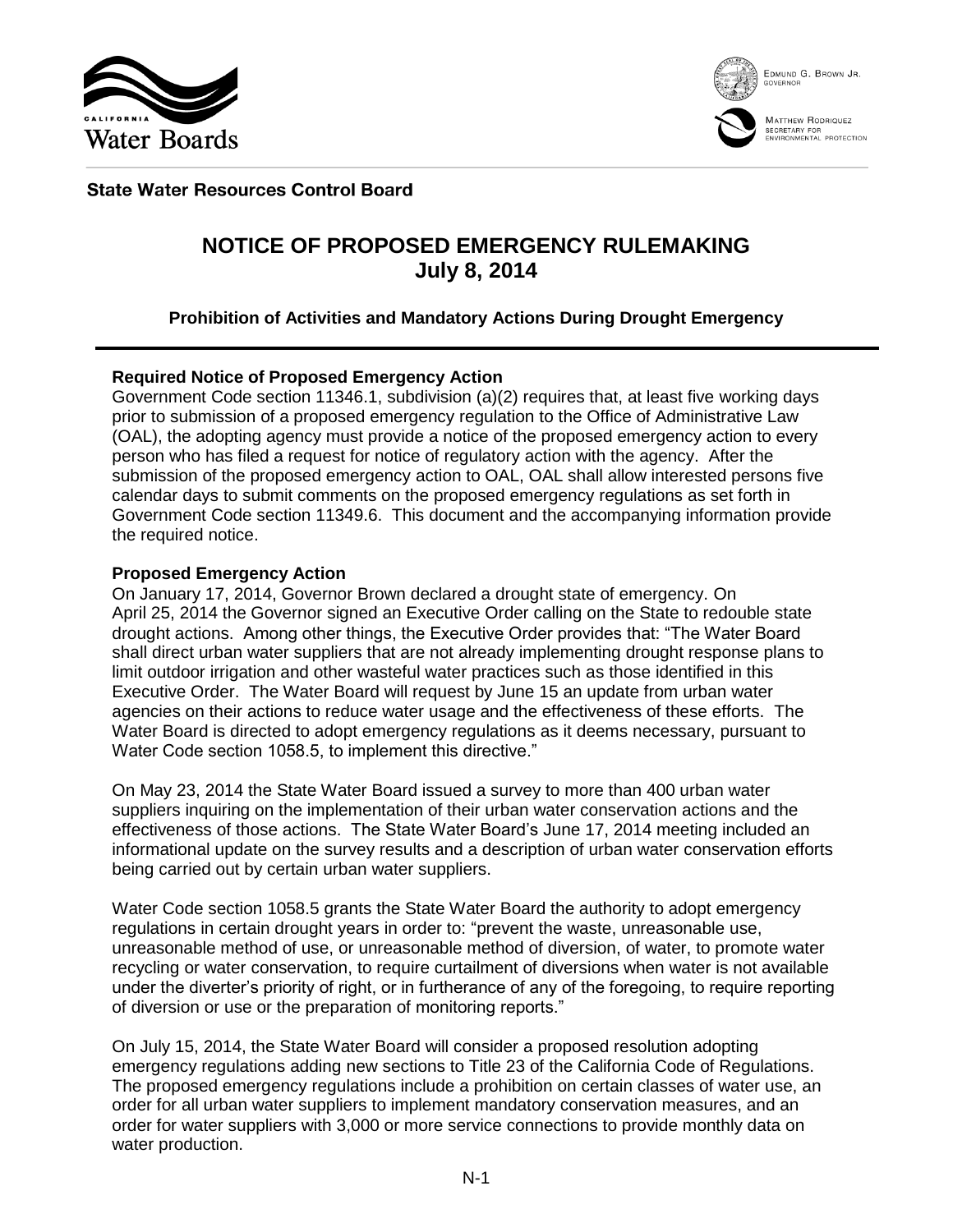# **Proposed Text of Emergency Regulations**

See the attached proposed text of the emergency regulations.

#### **Finding of Emergency** (Gov. Code, § 11346.1, subd. (b))

The State Water Board finds that an emergency exists due to severe drought conditions, as identified in the Governor's drought emergency proclamations. Immediate action is needed to effectively increase water conservation so that remaining supplies are maintained to address the present drought emergency. The State Water Board's May 2014 Drought Survey results demonstrated that urban water conservation efforts could be augmented to minimize the potential risks of threatened severe supply shortages. In addition, the current extent of voluntary conservation goals established by many urban water suppliers will not provide for timely and effective attainment of the State's conservation needs, which include the maintenance of remaining supplies. Without adequate reserves, water suppliers will be unable to address the drought emergency. The emergency regulation improves the State Water Board's and local agencies' abilities to quickly and effectively implement and enforce mandatory water conservation measures during the current drought to help preserve the State's supplies during the drought emergency.

The State Water Board is unable to address the situation through non-emergency regulations because the standard rulemaking process cannot timely address the current severe drought emergency that is the focus of these regulations. Furthermore, the Governor's April 25, 2014 Executive Order orders the State Water Board to adopt emergency regulations pursuant to Water Code section 1058.5 to address the issues that are the focus of these regulations.

# **Authority and Reference** (Gov. Code, § 11346.5, subd. (a)(2))

Water Code sections 1058 and 1058.5 provide authority for the emergency regulations. The revised emergency regulations implement, interpret, or make specific Water Code sections 102, 104, 105, 350, 10617, and 10632.

# **Informative Digest** (Gov. Code, § 11346.5, subd. (a)(3))

At present, there is no statewide prohibition on individual activities to promote conservation. There is also no law or regulation requiring urban water suppliers to affirmatively adopt drought shortage contingency plans, implement specific stages of their drought shortage contingency plans, or report the amount of water they produce to the state. There is also no law or regulation requiring distributors of public water supplies who are not urban water suppliers to adopt water shortage contingency plans, limit outdoor irrigation by their customers, or implement other mandatory conservation measures. The proposed regulation constitutes the first statewide directive to individuals and to urban water suppliers to undertake specific actions to respond to the drought emergency; consequently, the proposed regulation is consistent and compatible with existing regulations on this subject. The proposed regulation neither differs from nor conflicts with an existing comparable federal statute or regulation.

The proposed regulation is intended to safeguard urban water supplies in the event of another dry year. It is both reasonable and prudent to maintain urban water supplies to the maximum extent feasible to provide local agencies with the necessary flexibility to meet the health and safety needs of Californians during the drought emergency. California has been subject to multi-year droughts in the past and there is no guarantee that precipitation this winter will lift the State out of the current drought conditions. Moreover, climate change science indicates that the Southwestern United States are becoming drier, increasing the likelihood of prolonged droughts. In addition, drought conditions have already forced the State Water Board to curtail surface water diversions, and many groundwater basins around the state are already in overdraft conditions that will likely worsen due to groundwater pumping this summer. Many water supply systems face a present or threatened risk of inadequate supply. Should drought conditions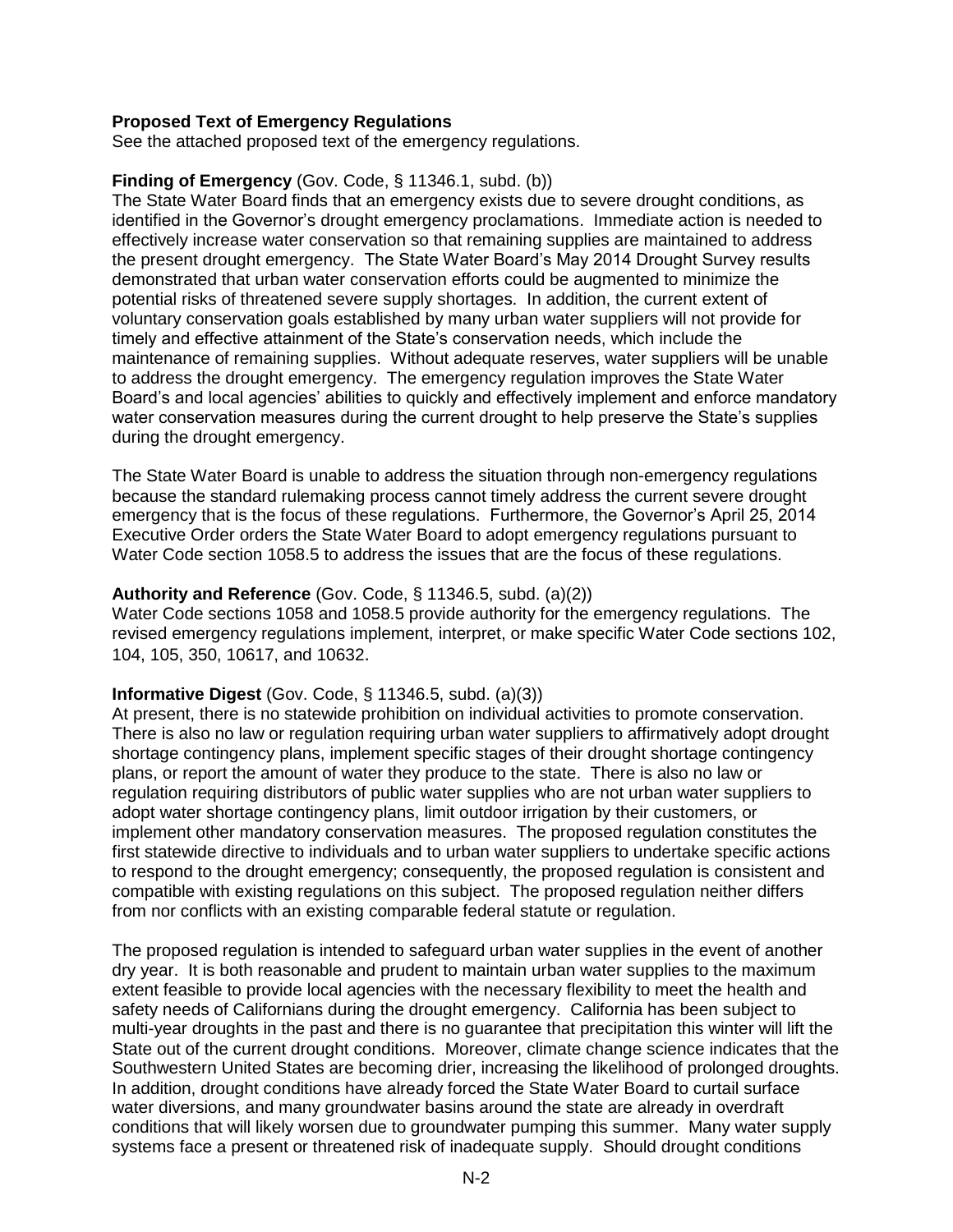persist into 2015, more water supply systems will be at risk of depleting supplies, presenting a great risk to the health and safety of the people supplied by those systems. Maintaining urban water supplies through enhanced conservation will reduce the risks to health and safety and reduce negative impacts to the State's economy.

Each of the specific prohibitions on water uses is necessary to promote water conservation to maintain an adequate supply during the drought emergency, which cannot be done if water is being used in an excessive or wasteful manner. These prohibitions affect practices that use excessive amounts of water or where more efficient and less wasteful alternatives are available. These practices are particularly unreasonable during a drought due to the need to conserve limited water supplies to meet health and safety needs. Consequently, the proposed regulation will further protection of the environment.

Additional benefits will be realized should the Board adopt the proposed regulations. These benefits include the following:

- Reduced water bills for customers that reduce water use (some of these savings will generate additional economic activity, such as investments in drought-tolerant landscaping);
- Increased water quality in receiving waters due to lower runoff volumes;
- Increased drought awareness and shared sense of responsibility among urban water users;
- More effective tracking of total urban water use; and
- Reduced potential for severe economic disruption if 2015 is another dry year.

The proposed emergency adoption of section X sets forth the State Water Resources Control Board's findings of drought emergency. The proposed emergency adoption of section X.1 directs individuals statewide to refrain from engaging in certain activities to promote conservation to meet the drought emergency. The proposed emergency adoption of section X.2 directs urban water suppliers to report information to the Board and to take actions to promote conservation and directs all other water suppliers to take actions to promote conservation.

Proposed Section X sets forth the Board's findings of drought emergency, noting the Governor's adoption of two emergency proclamations pertaining to drought conditions, the persistence of drought conditions, the dry nature of the preceding two years, and the likelihood that drought conditions will continue.

Proposed Section X.1 prohibits several activities, except where necessary to address an immediate health and safety need or to comply with a term or condition in a permit issued by a state or federal agency, to promote conservation. The section prohibits the application of water to outdoor landscapes in a manner that causes visible runoff, the use of a hose to wash an automobile except where the hose is equipped with a shut-off nozzle, the application of water to hardscapes, and the use of potable water in non-recirculating ornamental fountains.

Proposed Section X.2 directs urban water suppliers to implement the stage of their water shortage contingency plans that impose mandatory restrictions on outdoor irrigation, requires those urban water suppliers without adequate drought shortage contingency plans to adopt them or other measures to promote conservation within thirty days, and report monthly water production information to the Board. The section also directs distributors of public water supplies that are not urban water suppliers to either limit outdoor irrigation or implement another mandatory conservation measure or measures to achieve conservation.